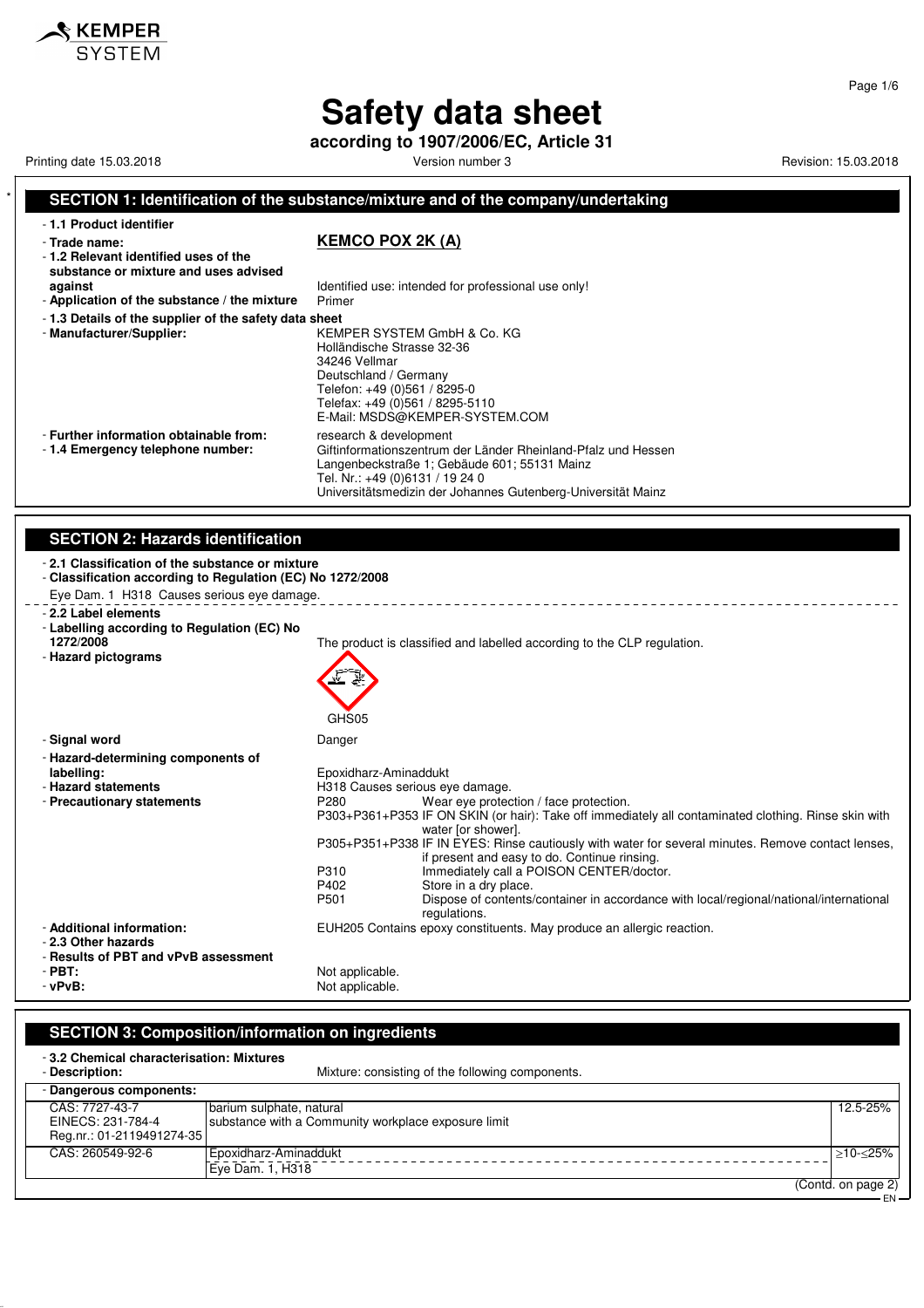

**Safety data sheet**

**according to 1907/2006/EC, Article 31**

Printing date 15.03.2018 **Printing date 15.03.2018** Version number 3 Revision: 15.03.2018

#### **Trade name: KEMCO POX 2K (A)**

|                           |                                                                   | (Contd. of page 1) |
|---------------------------|-------------------------------------------------------------------|--------------------|
| CAS: 1760-24-3            | N-(3-(trimethoxysilyl)propyl)ethylenediamine                      | $0.5 - 2.5%$       |
| EINECS: 217-164-6         | Eye Dam. 1, H318; Skin Irrit. 2, H315; Skin Sens. 1, H317         |                    |
| CAS: 126-86-3             | 2,4,7,9-tetramethyldec-5-yne-4,7-diol                             | $<0.5\%$           |
| EINECS: 204-809-1         | Eve Dam. 1, H318; Skin Sens. 1, H317; Aquatic Chronic 3, H412     |                    |
| Reg.nr.: 01-2119954390-39 |                                                                   |                    |
| - Additional information: | For the wording of the listed hazard phrases refer to section 16. |                    |

### **SECTION 4: First aid measures**

| -4.1 Description of first aid measures    |                                                                                                         |
|-------------------------------------------|---------------------------------------------------------------------------------------------------------|
| - General information:                    | Immediately remove any clothing soiled by the product.                                                  |
|                                           | Symptoms of poisoning may even occur after several hours; therefore medical observation for at least 48 |
|                                           | hours after the accident.                                                                               |
|                                           | Do not leave affected persons unattended.                                                               |
|                                           | Personal protection for the First Aider.                                                                |
|                                           | Take affected persons out of danger area and lay down.                                                  |
| - After inhalation:                       | In case of unconsciousness place patient stably in side position for transportation.                    |
|                                           | Supply fresh air; consult doctor in case of complaints.                                                 |
| - After skin contact:                     | Immediately wash with water and soap and rinse thoroughly.                                              |
|                                           | Seek medical treatment in case of complaints.                                                           |
| - After eve contact:                      | Rinse opened eye for several minutes under running water. If symptoms persist, consult a doctor.        |
|                                           | Protect unharmed eye.                                                                                   |
| - After swallowing:                       | If symptoms persist consult doctor.                                                                     |
| -4.2 Most important symptoms and effects, |                                                                                                         |
| both acute and delayed                    | No further relevant information available.                                                              |
| -4.3 Indication of any immediate medical  |                                                                                                         |
| attention and special treatment needed    | No further relevant information available.                                                              |

#### **SECTION 5: Firefighting measures** - **5.1 Extinguishing media** - **Suitable extinguishing agents:** CO2, powder or water spray. Fight larger fires with water spray or alcohol resistant foam. Use fire extinguishing methods suitable to surrounding conditions. - **5.2 Special hazards arising from the substance or mixture Formation of toxic gases is possible during heating or in case of fire.** - **5.3 Advice for firefighters** - **Protective equipment:** Do not inhale explosion gases or combustion gases. Dispose of fire debris and contaminated fire fighting water in accordance with official regulations.

#### **SECTION 6: Accidental release measures** - **6.1 Personal precautions, protective** Wear protective equipment. Keep unprotected persons away. Ensure adequate ventilation Avoid contact with skin and eyes - **6.2 Environmental precautions:** Do not allow to enter sewers/ surface or ground water. Inform respective authorities in case of seepage into water course or sewage system. Prevent from spreading (e.g. by damming-in or oil barriers). - **6.3 Methods and material for containment** Absorb with liquid-binding material (sand, diatomite, acid binders, universal binders, sawdust). Ensure adequate ventilation. Do not flush with water or aqueous cleansing agents - **6.4 Reference to other sections** See Section 7 for information on safe handling. See Section 8 for information on personal protection equipment. See Section 13 for disposal information.

| <b>SECTION 7: Handling and storage</b> |                                                                                                                                                   |                    |
|----------------------------------------|---------------------------------------------------------------------------------------------------------------------------------------------------|--------------------|
| -7.1 Precautions for safe handling     | Store in cool, dry place in tightly closed receptacles.<br>Ensure good ventilation/exhaustion at the workplace.<br>Prevent formation of aerosols. | (Contd. on page 3) |

Page 2/6

EN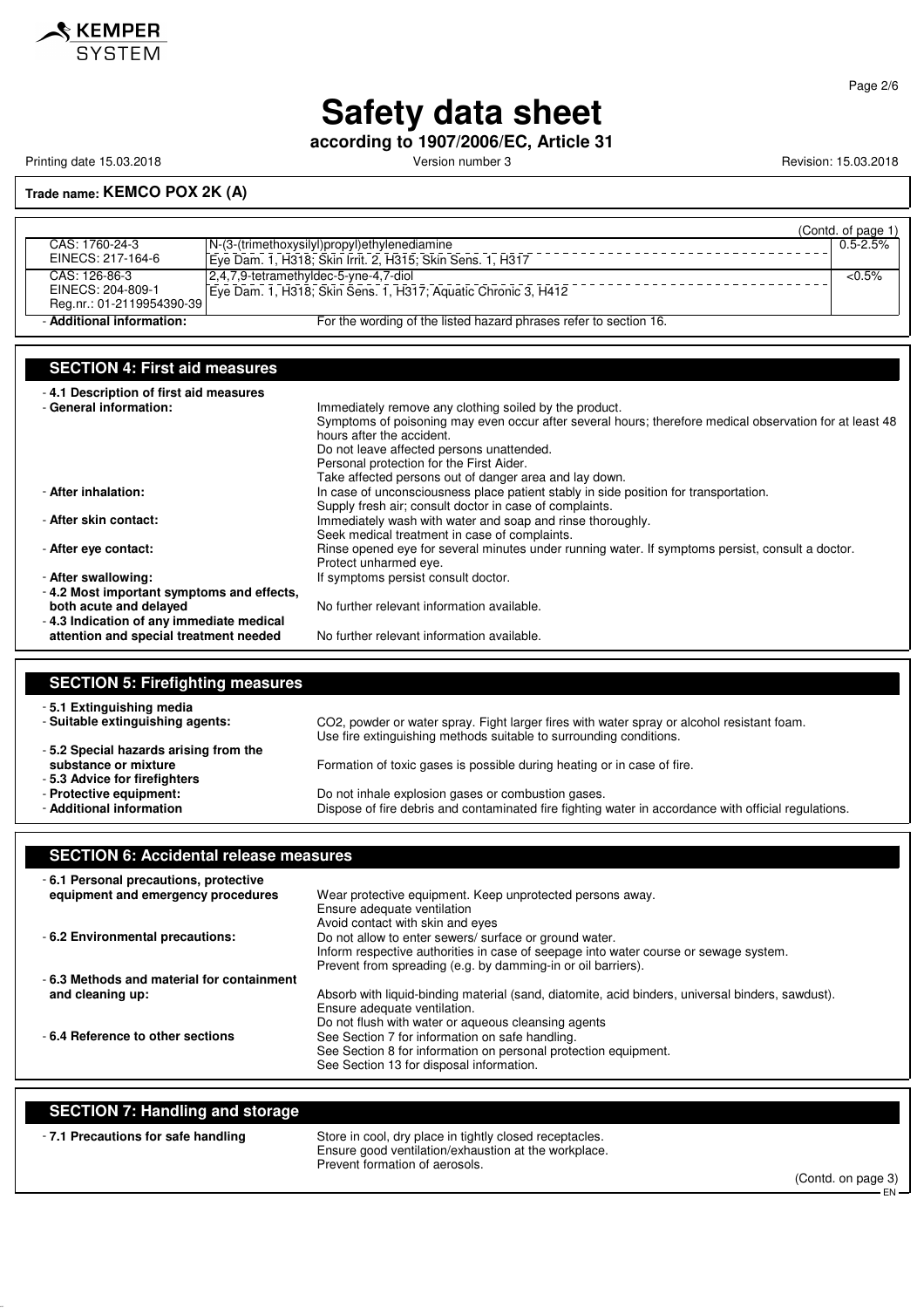

**according to 1907/2006/EC, Article 31**

Printing date 15.03.2018 **Printing date 15.03.2018** Version number 3 Revision: 15.03.2018

KEMPER **SYSTEM** 

**Trade name: KEMCO POX 2K (A)**

|                                                                           | (Contd. of page 2)                                                                                                                                       |
|---------------------------------------------------------------------------|----------------------------------------------------------------------------------------------------------------------------------------------------------|
| -7.2 Conditions for safe storage, including any incompatibilities         |                                                                                                                                                          |
| - Storage:                                                                |                                                                                                                                                          |
| - Requirements to be met by storerooms and<br>receptacles:                | Store only in the original receptacle.                                                                                                                   |
| - Information about storage in one common                                 |                                                                                                                                                          |
| storage facility:                                                         | Store away from foodstuffs.                                                                                                                              |
| - Further information about storage                                       |                                                                                                                                                          |
| conditions:                                                               | Protect from frost.<br>Store in dry conditions.                                                                                                          |
|                                                                           | Keep container tightly sealed.                                                                                                                           |
|                                                                           | Recommended storage temperature: 5 - 30 °C                                                                                                               |
| - Storage class:                                                          | 10                                                                                                                                                       |
| - 7.3 Specific end use(s)                                                 | No further relevant information available.                                                                                                               |
|                                                                           |                                                                                                                                                          |
| <b>SECTION 8: Exposure controls/personal protection</b>                   |                                                                                                                                                          |
| - Additional information about design of                                  |                                                                                                                                                          |
| technical facilities:                                                     | No further data; see item 7.                                                                                                                             |
| - 8.1 Control parameters                                                  |                                                                                                                                                          |
| - Ingredients with limit values that require monitoring at the workplace: |                                                                                                                                                          |
| 7727-43-7 barium sulphate, natural                                        |                                                                                                                                                          |
| WEL Long-term value: 10* 4** mg/m <sup>3</sup>                            |                                                                                                                                                          |
| *inhalable dust **respirable dust                                         |                                                                                                                                                          |
| - Additional information:                                                 | The lists valid during the making were used as basis.                                                                                                    |
| - 8.2 Exposure controls<br>- Personal protective equipment:               |                                                                                                                                                          |
| - General protective and hygienic measures:                               | The usual precautionary measures are to be adhered to when handling chemicals.                                                                           |
|                                                                           | Keep away from foodstuffs, beverages and feed.                                                                                                           |
|                                                                           | Immediately remove all soiled and contaminated clothing                                                                                                  |
|                                                                           | Wash hands before breaks and at the end of work.<br>Avoid contact with the eyes and skin.                                                                |
| - Respiratory protection:                                                 | When used properly and under normal conditions, breathing protection is not required.                                                                    |
|                                                                           | Use suitable respiratory protective device in case of insufficient ventilation.                                                                          |
|                                                                           | Filter A/P2                                                                                                                                              |
| - Protection of hands:                                                    | Respiratory protection - Gas filters and combination filters according to EN 141                                                                         |
|                                                                           |                                                                                                                                                          |
|                                                                           | Protective gloves                                                                                                                                        |
|                                                                           |                                                                                                                                                          |
|                                                                           | Check protective gloves prior to each use for their proper condition.                                                                                    |
|                                                                           | Only use chemical-protective gloves with CE-labelling of category III.                                                                                   |
|                                                                           | The glove material has to be impermeable and resistant to the product/ the substance/ the<br>preparation.                                                |
|                                                                           | Selection of the glove material on consideration of the penetration times, rates of diffusion                                                            |
|                                                                           | and the degradation                                                                                                                                      |
| - Material of gloves                                                      | After use of gloves apply skin-cleaning agents and skin cosmetics.<br>Recommended materials:                                                             |
|                                                                           | Butyl rubber, BR                                                                                                                                         |
|                                                                           | Recommended thickness of the material: $\geq 0.5$ mm                                                                                                     |
|                                                                           | The selection of the suitable gloves does not only depend on the material, but also on further marks of                                                  |
| - Penetration time of glove material                                      | quality and varies from manufacturer to manufacturer.<br>The determined penetration times according to EN 374 part III are not performed under practical |
|                                                                           | conditions. Therefore a maximum wearing time, which corresponds to 50% of the penetration time, is                                                       |
|                                                                           | recommended.                                                                                                                                             |
| - As protection from splashes gloves made of                              |                                                                                                                                                          |
| the following materials are suitable:                                     | Nitrile rubber, NBR<br>Recommended thickness of the material: $\geq 0.1$ mm                                                                              |
|                                                                           | Penetration time (min.): <10                                                                                                                             |
| - Eye protection:                                                         |                                                                                                                                                          |
|                                                                           | Tightly sealed goggles                                                                                                                                   |
|                                                                           |                                                                                                                                                          |
|                                                                           |                                                                                                                                                          |
| - Body protection:                                                        | Protective goggles and facial protection - Classification according to EN 166<br>Protective work clothing                                                |

(Contd. on page 4)  $-EN-$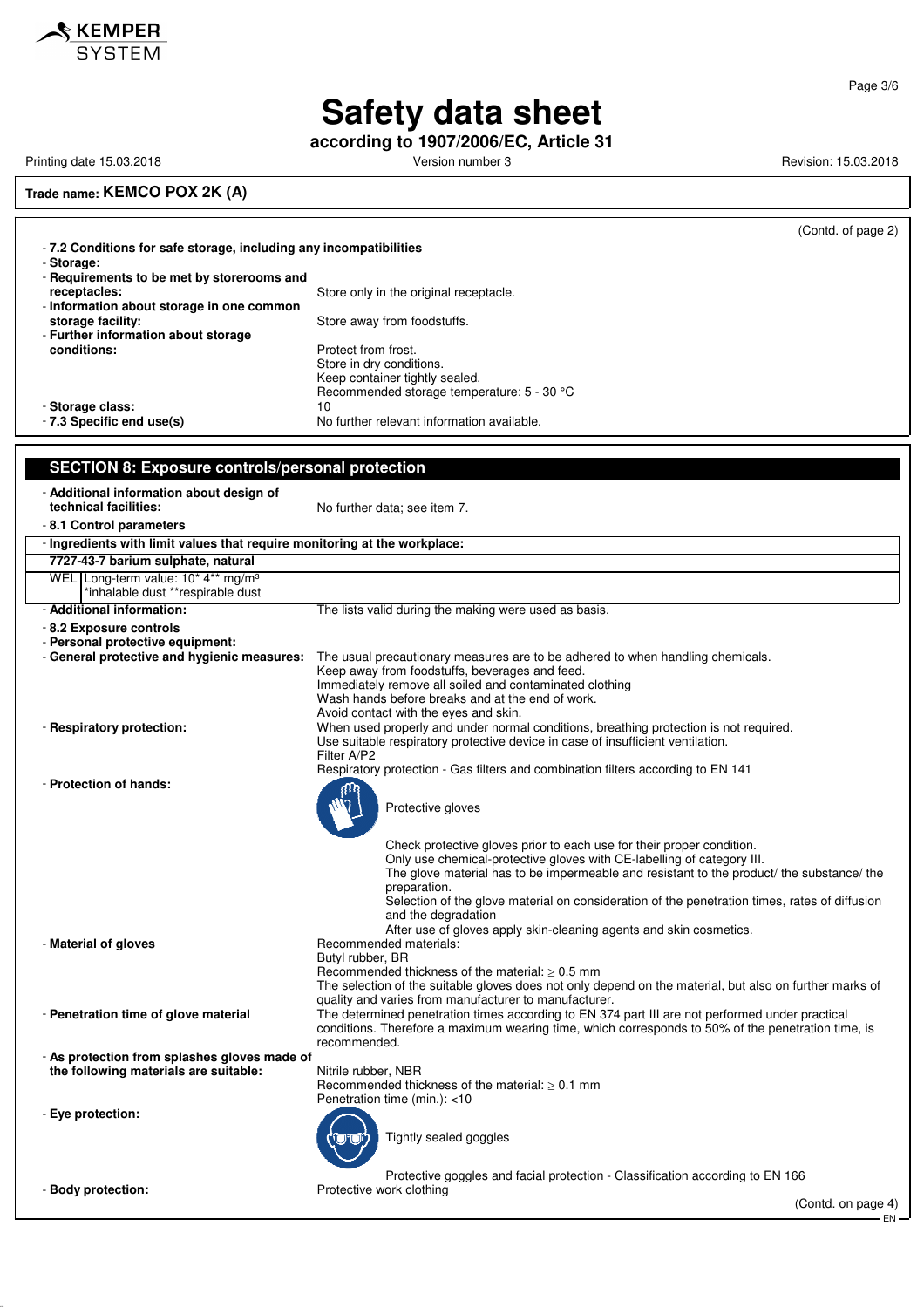

**Safety data sheet**

**according to 1907/2006/EC, Article 31**

Printing date 15.03.2018 **Printing date 15.03.2018** Version number 3 Revision: 15.03.2018

(Contd. of page 3)

Page 4/6

**Trade name: KEMCO POX 2K (A)**

Impervious protective clothing

| <b>SECTION 9: Physical and chemical properties</b>                                                    |                                                                                  |  |
|-------------------------------------------------------------------------------------------------------|----------------------------------------------------------------------------------|--|
| - 9.1 Information on basic physical and chemical properties<br>- General Information<br>- Appearance: |                                                                                  |  |
| Form:<br>Colour:<br>- Odour:<br>- Odour threshold:                                                    | Fluid<br>According to product specification<br>Characteristic<br>Not determined. |  |
| - pH-value:                                                                                           | Not determined.                                                                  |  |
| - Change in condition<br>Melting point/freezing point:<br>Initial boiling point and boiling range:    | Undetermined.<br>Undetermined.                                                   |  |
| - Flash point:                                                                                        | $>110^{\circ}$ C                                                                 |  |
| - Flammability (solid, gas):                                                                          | Not applicable.                                                                  |  |
| - Decomposition temperature:                                                                          | Not determined.                                                                  |  |
| - Auto-ignition temperature:                                                                          | Product is not selfigniting.                                                     |  |
| - Explosive properties:                                                                               | Product does not present an explosion hazard.                                    |  |
| - Explosion limits:<br>Lower:<br>Upper:                                                               | Not determined.<br>Not determined.                                               |  |
| - Density at 20 °C:<br>- Relative density<br>- Vapour density<br>- Evaporation rate                   | 1.61 $g/cm^{3}$<br>Not determined.<br>Not determined.<br>Not determined.         |  |
| - Solubility in / Miscibility with<br>water:                                                          | Fully miscible.                                                                  |  |
| - Partition coefficient: n-octanol/water:                                                             | Not determined.                                                                  |  |
| - Viscosity:<br>Dynamic:<br>Kinematic:                                                                | Not determined.<br>Not determined.                                               |  |
| - Solvent content:<br>VOC (EC)<br>- 9.2 Other information                                             | 0.47%<br>No further relevant information available.                              |  |

| <b>SECTION 10: Stability and reactivity</b>                                                             |                                                                                                                                        |                             |
|---------------------------------------------------------------------------------------------------------|----------------------------------------------------------------------------------------------------------------------------------------|-----------------------------|
| -10.1 Reactivity<br>- 10.2 Chemical stability                                                           | No further relevant information available.                                                                                             |                             |
| - Thermal decomposition / conditions to be<br>avoided:<br>-10.3 Possibility of hazardous reactions      | No decomposition if used according to specifications.<br>No dangerous reactions known.                                                 |                             |
| - 10.4 Conditions to avoid<br>-10.5 Incompatible materials:<br>- 10.6 Hazardous decomposition products: | No further relevant information available.<br>No further relevant information available.<br>No dangerous decomposition products known. |                             |
|                                                                                                         |                                                                                                                                        |                             |
| <b>SECTION 11: Toxicological information</b>                                                            |                                                                                                                                        |                             |
| -11.1 Information on toxicological effects<br>- Acute toxicity                                          | Based on available data, the classification criteria are not met.                                                                      |                             |
| - LD/LC50 values relevant for classification:                                                           |                                                                                                                                        |                             |
| 7727-43-7 barium sulphate, natural                                                                      |                                                                                                                                        |                             |
| LD50   > 15,000 mg/kg (rat)<br>Oral                                                                     |                                                                                                                                        |                             |
| Dermal   LD50   > 2,000 mg/kg (rat)                                                                     |                                                                                                                                        |                             |
|                                                                                                         |                                                                                                                                        | (Contd. on page 5)<br>$EN-$ |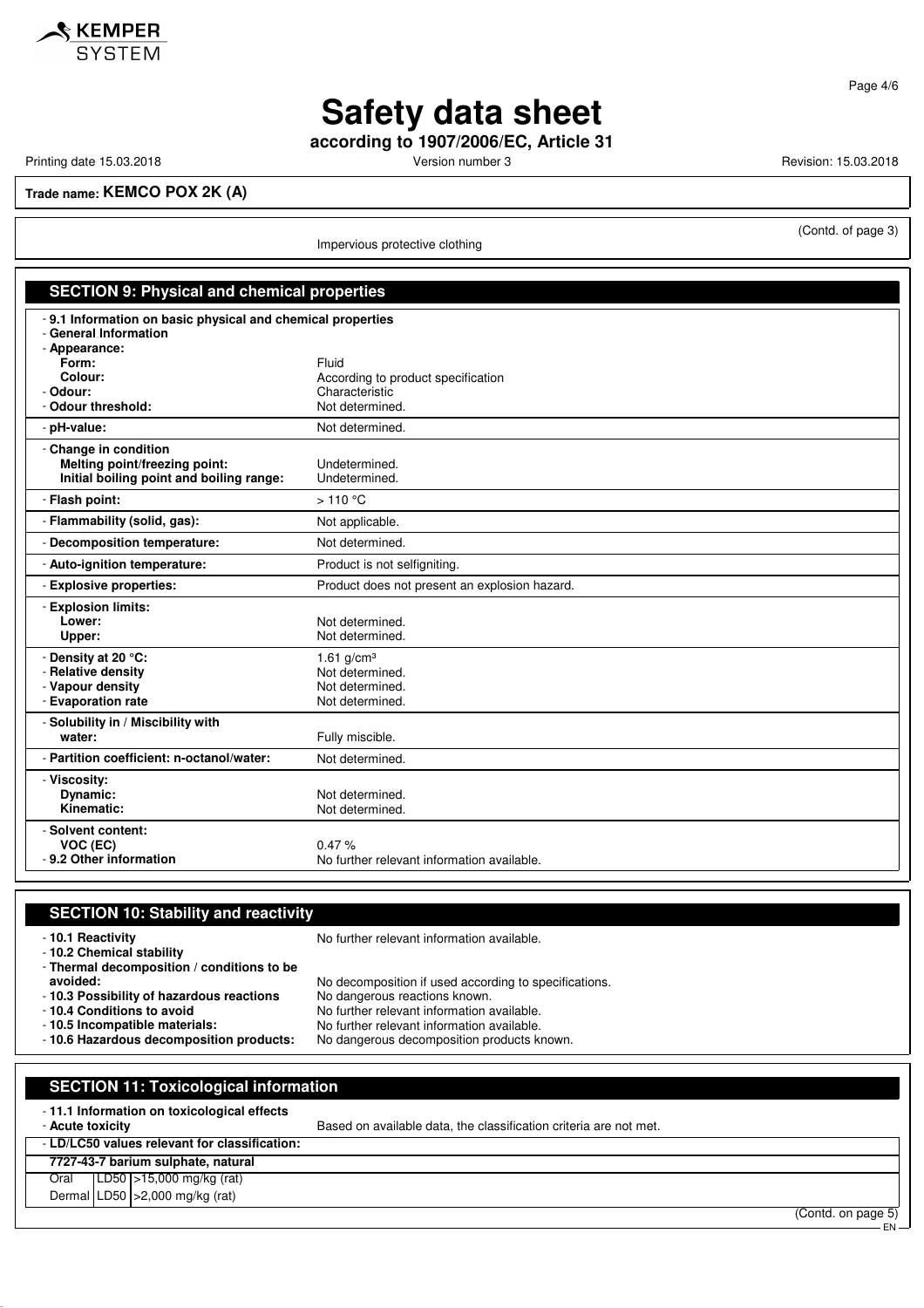

### Page 5/6

# **Safety data sheet**

**according to 1907/2006/EC, Article 31**

Printing date 15.03.2018 **Printing date 15.03.2018** Version number 3 Revision: 15.03.2018

**Trade name: KEMCO POX 2K (A)**

|                                                                           | (Contd. of page 4)                                                |  |
|---------------------------------------------------------------------------|-------------------------------------------------------------------|--|
| 260549-92-6 Epoxidharz-Aminaddukt                                         |                                                                   |  |
| $LD50$ >2,000 mg/kg (rat)<br>Oral                                         |                                                                   |  |
| Dermal LD50   > 2,000 mg/kg (rabbit)                                      |                                                                   |  |
| 1760-24-3 N-(3-(trimethoxysilyl)propyl)ethylenediamine                    |                                                                   |  |
| LD50 $\sqrt{7,669}$ mg/kg (rat) (k.A)<br>Oral                             |                                                                   |  |
| - Primary irritant effect:                                                |                                                                   |  |
| - Skin corrosion/irritation                                               | Based on available data, the classification criteria are not met. |  |
| - Serious eve damage/irritation                                           | Causes serious eye damage.                                        |  |
| - Respiratory or skin sensitisation                                       | Based on available data, the classification criteria are not met. |  |
| - CMR effects (carcinogenity, mutagenicity and toxicity for reproduction) |                                                                   |  |
| - Germ cell mutagenicity                                                  | Based on available data, the classification criteria are not met. |  |
| - Carcinogenicity                                                         | Based on available data, the classification criteria are not met. |  |
| - Reproductive toxicity                                                   | Based on available data, the classification criteria are not met. |  |
| - STOT-single exposure                                                    | Based on available data, the classification criteria are not met. |  |
| - STOT-repeated exposure                                                  | Based on available data, the classification criteria are not met. |  |
| - Aspiration hazard                                                       | Based on available data, the classification criteria are not met. |  |

## **SECTION 12: Ecological information**

- **ADR, ADN, IMDG, IATA** Void

| - 12.1 Toxicity                                                                   |                                                |                                            |  |
|-----------------------------------------------------------------------------------|------------------------------------------------|--------------------------------------------|--|
|                                                                                   | - Aquatic toxicity:                            |                                            |  |
|                                                                                   | 7727-43-7 barium sulphate, natural             |                                            |  |
| EC50                                                                              | 32 mg/l (Daphnia magna) (Ba-lon; 48 h)         |                                            |  |
|                                                                                   | 126-86-3 2,4,7,9-tetramethyldec-5-yne-4,7-diol |                                            |  |
|                                                                                   | LC50/96 h 43 mg/l (Scophthalmus maximus)       |                                            |  |
| LC50                                                                              | 36 mg/l (Pimephales promelas) (96h)            |                                            |  |
| EC50                                                                              | 91 mg/l (daphnia) (48h)                        |                                            |  |
| LC50                                                                              | 166 mg/l (Acartia tonsa) (48h)                 |                                            |  |
|                                                                                   | 42 mg/l (Cyprinus Carpio) (24h & 96h)          |                                            |  |
|                                                                                   | 43 mg/l (Scophthalmus maximus) (96h)           |                                            |  |
| -12.2 Persistence and degradability<br>No further relevant information available. |                                                |                                            |  |
|                                                                                   | - 12.3 Bioaccumulative potential               | No further relevant information available. |  |
| - 12.4 Mobility in soil                                                           |                                                | No further relevant information available. |  |
| -12.5 Results of PBT and vPvB assessment                                          |                                                |                                            |  |
| $-$ PBT:                                                                          |                                                | Not applicable.                            |  |
| - vPvB:                                                                           |                                                | Not applicable.                            |  |
| No further relevant information available.<br>-12.6 Other adverse effects         |                                                |                                            |  |

| <b>SECTION 13: Disposal considerations</b>                                                              |                                                                                                                                                  |  |
|---------------------------------------------------------------------------------------------------------|--------------------------------------------------------------------------------------------------------------------------------------------------|--|
| - 13.1 Waste treatment methods<br>- Recommendation                                                      | Must not be disposed together with household garbage. Do not allow product to reach sewage system.<br>Disposal according to official regulations |  |
| - European waste catalogue                                                                              |                                                                                                                                                  |  |
| 08 04 09*                                                                                               | waste adhesives and sealants containing organic solvents or other hazardous substances                                                           |  |
| waste adhesives and sealants other than those mentioned in 08 04 09<br>08 04 10                         |                                                                                                                                                  |  |
| - Uncleaned packaging:<br>- Recommendation:<br>Disposal must be made according to official regulations. |                                                                                                                                                  |  |
| <b>SECTION 14: Transport information</b>                                                                |                                                                                                                                                  |  |
| - 14.1 UN-Number<br>- ADR, ADN, IMDG, IATA                                                              | Void                                                                                                                                             |  |
| -14.2 UN proper shipping name                                                                           |                                                                                                                                                  |  |

EN

<sup>(</sup>Contd. on page 6)